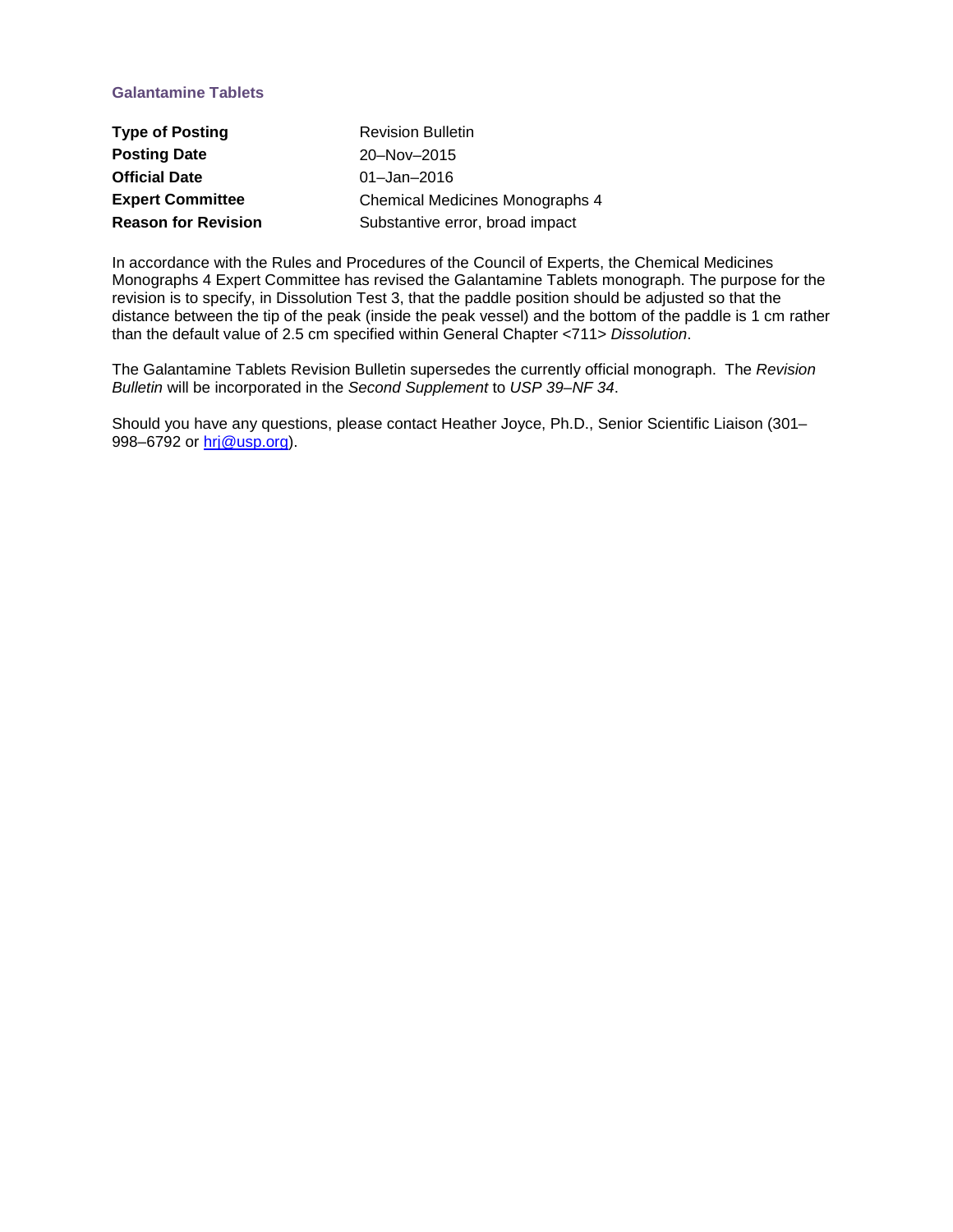**DEFINITION**<br>
Calantamine Tablets contain an amount of Galantamine<br>
Hydrobromide equivalent to NLT 90.0% and NMT<br>
110.0% of the labeled amount of galantamine<br>
(C<sub>17</sub>H<sub>21</sub>NO<sub>3</sub>).<br>
Sample: *Standard solution*<br>
Sample: *Stan* 

- **A. ULTRAVIOLET ABSORPTION** (197U): The spectrum of **Analysis**<br>the Sample solution corresponds to that of the Standard **Samples:** Standard solution and Sample solution the *Sample solution* corresponds to that of the *Standard*<br>solution, as obtained in the test for *Uniformity of Dosage* Calculate the percentage of the labeled amount of ga-<br>Units.<br>Units.
- **B.** The retention time of the major peak of the Sample<br>solution corresponds to that of the Standard solution, as  $\log \text{R} = (r_u/r_s) \times (C_s/C_u) \times (M_{r1}/M_{r2}) \times 100$ obtained in the *Assay*. *<sup>r</sup><sup>U</sup>* = peak response from the *Sample solution*

### • PROCEDURE

**Buffer solution:** 5.34 g/L of dibasic sodium phosphate  $M_{r1}$  = molecular weight of galantamine, dihydrate in water. Adjust with phosphoric acid to a  $M_{r2}$  = molecular weight of galantamine dihydrate in water. Adjust with phosphoric acid to a *pH* of 6.5.

Solution A: <sup>•</sup>Chromatographic methanol• (RB 1-Jan-2016)

and *Buffer solution* (1:19)<br>**Solution B: °C**hromatographic acetonitrile<sub>● (RB 1-Jan-2016) **PERFORMANCE TESTS**</sub> and **•**chromatographic methanol<sub>• (RB 1-Jan-2016) (19:1)</sub> **Mobile phase:** See *Table 1*. *Change to read:*

| Time<br>(min) | <b>Solution A</b><br>(%) | <b>Solution B</b><br>(%) | Test 1<br>Medium: Water; 500 mL                         |
|---------------|--------------------------|--------------------------|---------------------------------------------------------|
|               | 100                      |                          | Apparatus 2: 50 rpm<br>Time: $20 \text{ min}$           |
| 40.0          | 75                       | 25                       | Standard solution: (L/40                                |
| 45.0          | 60                       | 40                       | lantamine Hydrobromide                                  |
| 46.0          | 40                       | 60                       | the label claim in mg                                   |
| 55.0          | 40                       | 60                       | Sample solution: Pass p                                 |
| 56.0          | 100                      |                          | through a suitable filter of<br>Instrumental conditions |
| 61.0          | 100                      |                          | ے San Controphotometry (                                |

Diluent: Dissolve 35.4 g of edetate disodium in<br>
950 mL of water, and add 50 mL of Chromatographic<br>
methanol. (RB 1-Jan-2016) [NOTE—First dissolve in water,<br>
and then add Chromatographic methanol. e reset for 12-mg Tablets methanol. (RB 1-Jan-2016) [NOTE—First dissolve in water, For 12-mg Tablets and then add • chromatographic methanol. (RB 1-Jan-

PTFE filter of 0.45-µm or finer pore size.<br> **Chromatographic system**<br> **Chromatographic system** 

(See *Chromatography* 〈621〉*, System Suitability*.) *<sup>A</sup><sup>U</sup>* = absorbance of the *Sample solution*

**Mode: LC**<br>**Detector:** UV 230 nm **Galantamine Tablets**<br>Column: 4.6-mm × 10-cm; 3-µm packing L1<br>Column temperature: 35° **IDENTIFICATION**<br>**CALLY PAYIOUT ACCOPTION** (1971): The spectrum of **Relative standard deviation:** NMT 2.0%

- 
- 
- **ASSAY C**<sub>S</sub> = peak response from the *Standard solution*  $C_S$  = concentration of USP Galantamine
- Hydrobromide RS in the *Standard solution* **Change to read:** (mg/mL)  $C_v$  = nominal contract to the set of the set of the set of the set of the set of the set of the set of the set of the set of the set of the set of the set of the set of the set of the set of the
	- $=$  nominal concentration of galantamine in the
	- **P**<br>*M*<sub>r1</sub> = molecular weight of galantamine, 287.35
	-
	- hydrobromide, 368.27 (RB 1-Jan-2016) **Acceptance criteria:** 90.0%–110.0%

- **Table 1 DISSOLUTION** 〈**711**〉
	-
	-
	-
	-
	- **Standard solution:** (L/400) mg/mL of USP Galantamine Hydrobromide RS in *Medium*, where *L* is the label claim in mg
	- Sample solution: Pass portions of the solution through a suitable filter of 0.2-um pore size.<br>**Instrumental conditions**
	-

(See *Spectrophotometry and Light-Scattering* 〈851〉.)<br>**Mode:** UV

analysis<br>
Standard solution: 0.62 mg/mL of USP Galantamine<br>
Hydrobromide RS in Diluent<br>
Samples: Standard solution and Sample solution<br>
Hydrobromide RS in Diluent<br>
Sample solution: 0.48 mg/mL of galantamine from<br>
powdered

- 
- *A<sup>S</sup>* = absorbance of the *Standard solution*
- *C<sup>S</sup>* = concentration of USP Galantamine Hydrobromide RS in the *Standard solution* (mg/mL)
- = label claim (mg/Tablet)
- $M_{r1}$  = molecular weight of galantamine, 287.35
- $M_{r2}$  = molecular weight of galantamine hydrobromide, 368.27

**Tolerances:** NLT 80% (*Q*) of the labeled amount of galantamine  $(C_{17}H_{21}NO_3)$  is dissolved.

**Test 2:** If the product complies with this test, the labeling indicates that the product meets USP *Dissolution Test 2*.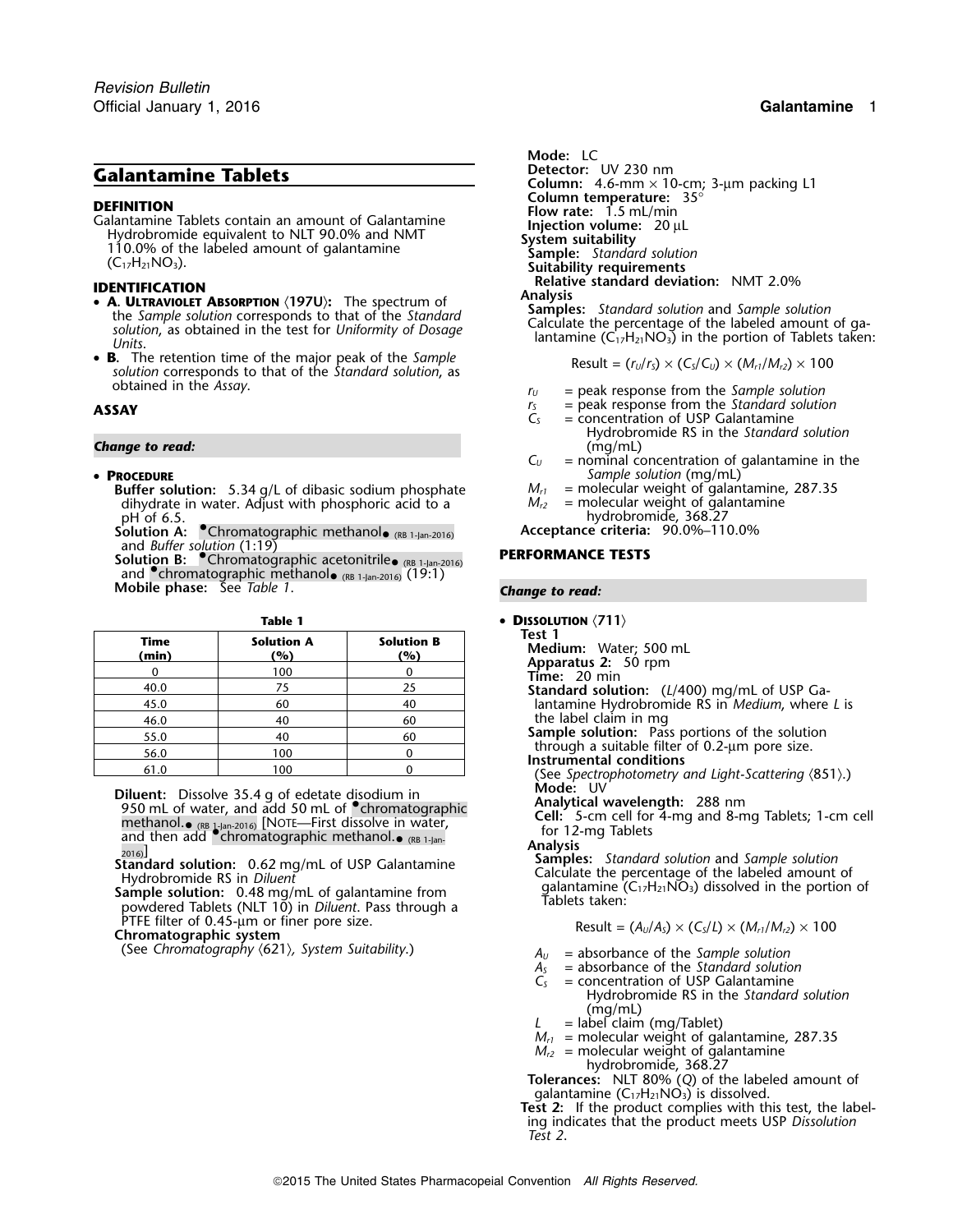**Sample solution,** and **Analysis:** Proceed as directed and amount of 0.1 N hydrochloric acid, equivalent to 75% of the total volume of the volumetric flask, and only in the *Tagga* of the total volume of the volumetric fla for *Test 1*.<br>**Tolerances:** NLT 70% (Q) of the labeled amount of the vertically shake for 45 min. Dilute with 0.1 **Tolerances:** NLT 70% (*Q*) of the labeled amount of mechanically shake for 45 min. Dilute with 0.1 N hy-<br>galantamine (C<sub>17</sub>H<sub>21</sub>NO<sub>3</sub>) is dissolved. **the solu-** drochloric acid to volume. Pass a portion of the solu-**Test 3:** If the product complies with this test, the label- tion through a suitable filtrate. ing indicates that the product meets USP *Dissolution*<br>Test 3. **Medium:** Water; 500 mL<br>**Apparatus 2:** 50 rpm. Use peak vessels and adjust **Mode:** UV **Mode:** UV **Apparatus 2:** 50 rpm. • Use peak vessels and adjust the position of the paddle so that the distance bethe position of the paddle so that the distance be- **Analytical wavelength: •**Maximum absorbance<sub>• (RB 1-</sub> tween the tip of the peak and the bottom of the pad-<br>dle is 1 cm. (RB 1-lan-2016) at about 289 nm dle is 1 cm. (RB 1-Jan-2016) (RB 1-Jan-2016) **Analysis Time:** 20 min **Samples:** *Standard solution* and *Sample solution* **Buffer:** Triethylamine and 3.45 g/L of monobasic so- Determine the amount of galantamine (C17H21NO3) dium phosphate in water (1:1000). Adjust with phos- dissolved in filtered portions of the *Sample solution* in phoric acid to a pH of 4.5.<br>**Mobile phase:** Chromatographic acetonitrile, chro- Calculate the percentage of the labeled amount of matographic methanol, •(10:10:80), filtered and deaerated **Standard solution:** (*L*/400) mg/mL of USP Ga- Result =  $(A_0/A_5) \times (C_5/C_0) \times (M_{r1}/M_{r2}) \times 100$ lantamine Hydrobromide RS in water, where *L* is the **Sample solution:** Pass a portion of the solution  $A_5$  = absorbance of the *Standard solution*<br>through a suitable filter of 0.45-um pore size. Use the  $C_5$  = concentration of USP Galantamine through a suitable filter of 0.45-µm pore size. Use the *filtrate*. **Chromatographic system** (mg/mL)<br>(See Chromatography (621), System Suitability.) C<sub>u</sub> = nominal co **Mode:** LC **Detector:** UV 230 nm<br> **Detector:** UV 230 nm<br> **Column:** 4.6-mm × 25-cm; 5-µm packing L1 M<sub>r2</sub> = molecular weight of galantamine **Column:** 4.6-mm  $\times$  25-cm; 5-µm packing L1 *M<sub>r2</sub>* = molecular weight of galantamine **Column temperature:**  $30^{\circ}$  **hydrobromide, 368.27 Flow rate:** 1 mL/min **Acceptance criteria:** Meet the requirements for coated **Injection volume:** 20 ul Injection volume: 20 µL **Run time:** Two times the retention time of **IMPURITIES**<br>qalantamine **System suitability Sample:** *Standard solution Change to read:* **Suitability requirements Tailing factor:** NMT 2.0 • **ORGANIC IMPURITIES Relative standard deviation:** NMT 2.0% **Buffer solution, Solution A, Solution B, Mobile phase, •**<br>• **Diluent, Standard solution,** and Sample solution: **Samples:** Standard solution and Sample solution• (RB 1-

galantamine (C<sub>17</sub>H<sub>21</sub>NO<sub>3</sub>) dissolved in the portion of *Diablets taken*:

- 
- 
- 
- 
- 
- 

• UNIFORMITY OF DOSAGE UNITS  $\langle 905 \rangle$ ,  $\bullet$  Content Uniform $lty_{\bullet}$  (RB 1-Jan-2016)

**Standard solution:** 0.05 mg/mL of USP Galantamine cluding the unspecified degradation: 0.05 mg/mL of USP Galantamine Hydrobromide RS in 0.1 N hydrochloric acid<br>**Sample solution:** Add 1 Tablet to each appropriately sized volumetric flask to obtain a final galantamine<br>sized volumetric flask to obtain a final galantamine<br> $Result = (r_0/r_s) \times (C_s/C_0) \times (M_{r_1}/M_{r_2}) \times (100/F)$ 

**Medium, Apparatus 2, Time, Standard solution, Standard Solution, Standard Solution, and Analysis: Proceed as directed an amount of 0.1 N hydrochloric acid, equivalent to impropriate amount of 0.1 N hydrochloric acid, equi** drochloric acid to volume. Pass a portion of the solution through a suitable filter of 0.2-um pore size, and

*Test 3*. **Instrumental conditions**

galantamine (C<sub>17</sub>H<sub>21</sub>NO<sub>3</sub>) dissolved:

- 
- $A_U$  = absorbance of the *Sample solution*<br> $A_S$  = absorbance of the *Standard solution*
- Hydrobromide RS in the *Standard solution*
- $C_U$  = nominal concentration of the *Sample solution* (mg/mL)
- 
- 

Prepare as directed in the *Assay*.<br>**System suitability solution:** 0.6 mg/mL of USP Ga-Calculate the percentage of the labeled amount of **System subsetsuitable the percentage of the labeled amount of** USP Calculate Hydrobromide Related Compounds Mixture galantamine (C<sub>17</sub>H<sub>21</sub>NO<sub>3</sub>) dissolved in the portion **Chromatographic system** (See *Chromatography* 〈621〉*, System Suitability*.) Result = (*<sup>r</sup>U*/*<sup>r</sup>S*) × (*CS*/*L*) × (*Mr1*/*Mr2*) ×<sup>100</sup> **Mode:** LC **Injection volume:** 20 µL<br>System suitability *F<sub>S</sub>* = peak area of the *Sample solution*<br> *F<sub>S</sub>* = peak area of the *Standard solution*<br> *C<sub>S</sub>* = concentration of USP Galantamine the *Standard solution*<br> *C*<sub>S</sub> = concentration of the *Standard solution*<br> *Samples:* **Analysis** *Change to read:* **Samples:** *Standard solution* and *Sample solution* [NOTE—Ignore the peak due to bromide near the void Calculate the percentage of each of the impurities in- *ity*•